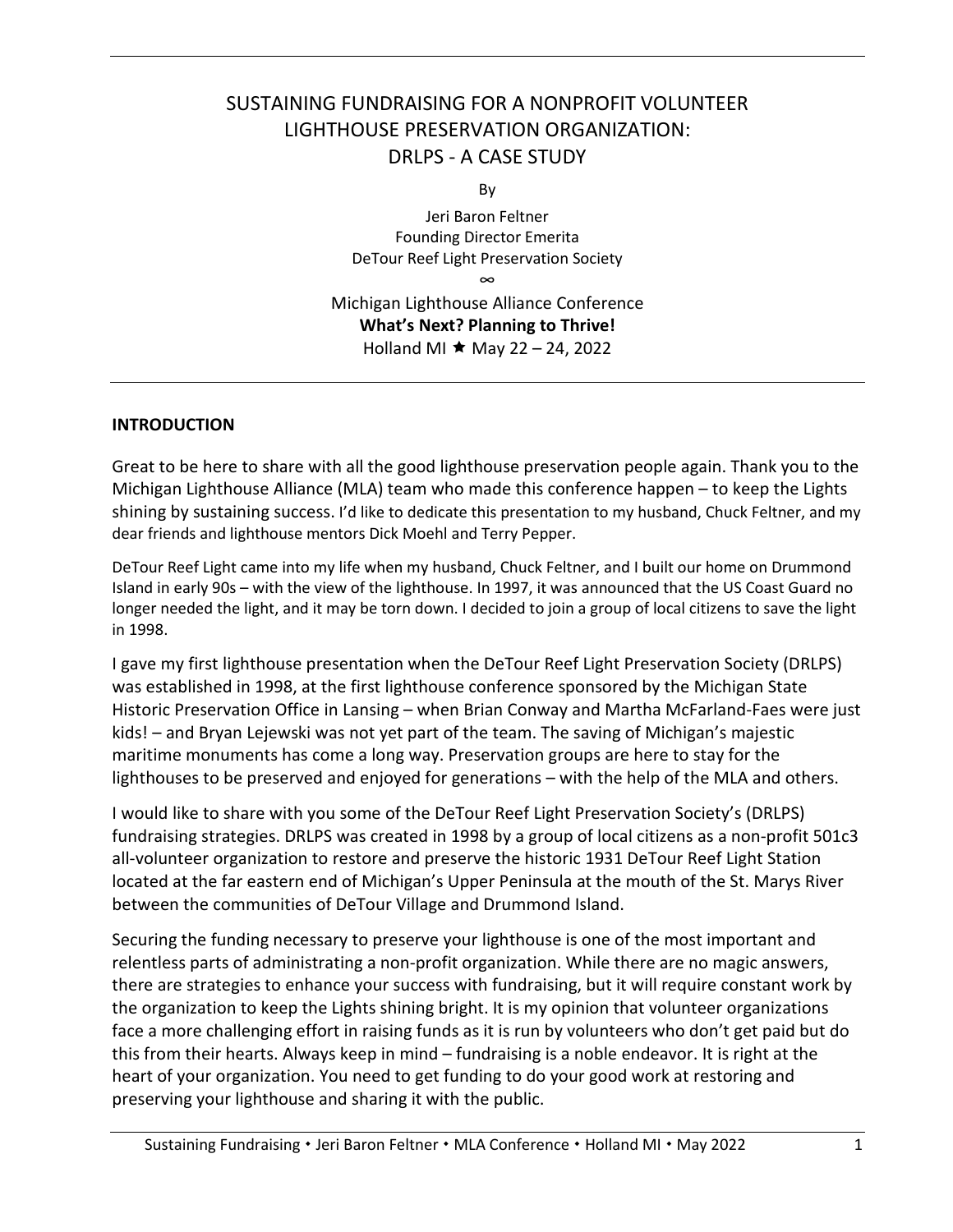# **BUILD A STRONG ORGANIZATION**

First and foremost, building a strong credible organization is paramount to going after funds to preserve your lighthouse and reassuring potential donors that the organization is worthy of their money and give them a reason to stay involved. Express your passion for preservation: Inform the world of the merits of supporting the organization's mission to preserve the lighthouse, develop a membership base where potential donors will come from, develop a solid restoration and preservation plan to present to your potential donors, obtain local government and State elected legislators' support via Resolutions supporting your preservation plan for the community. A strong organization will attract donors. Success breeds success!

## **IMPORANT THINGS FOR YOUR NONPROFIT TO DO TO PREPARE FOR FUNDRAISING**

- Have a clear mission, vision, goals, and objectives.
- Appoint committed and motivated board members.
- Have skilled management and qualified volunteers.
- Develop strong Bylaws and Articles of Incorporation.
- Have a 501c3 tax-exempt status (donors can deduct from income tax, no tax paid on purchases).
- Have an adequate financial accounting system.
- Have a written nonprofit business plan.
- Have a detailed fundraising plan.
- Most Michigan charities soliciting or receiving \$25,000 in a 12-month period or employing anyone with fundraising duties must register to solicit under the Charitable Organizations and Solicitations Act (Department of Attorney General Charitable Trust Section [www.michigan.gov/ag/about/charitable-trust](http://www.michigan.gov/ag/about/charitable-trust) .
- Get a Charitable Gaming License from State of Michigan [milottery@michigan.gov](mailto:milottery@michigan.gov) necessary to run raffles that are operated more than one day.
- Develop a logo for branding.
- Obtain memorabilia to sell with your logo on it.
- Develop a database (e.g., Microsoft Access) to keep track of your members, donors, etc.

## **VOLUNTEERS**

Determined dedicated volunteers are the fundraising lifeblood of your organization. Go after them. Let them know that their support of the organization's mission is good for them. Take them to the lighthouse to get them hooked on preserving it. Be sure to communicate your organization's activity and plans consistently and commend the volunteers for their efforts. In searching for volunteers, keep in mind what my friend and DRLPS Founding Director, Dick Moehl, told me in 1998 – look for people who have one of the four Ws – Wisdom, Work, Wealth, Wonderful Personality. Fundraising starts with passion. Much of the work as a fundraiser involve telling the world of your organization in a compelling and engaging way. Sustaining volunteers to develop and execute fundraisers is an important ongoing endeavor and involves regular recruiting, guiding, motivating, rewarding, and retaining to carry your organization's mission forward. Take your message to the senior center to find retirees who want to contribute their time and talent to a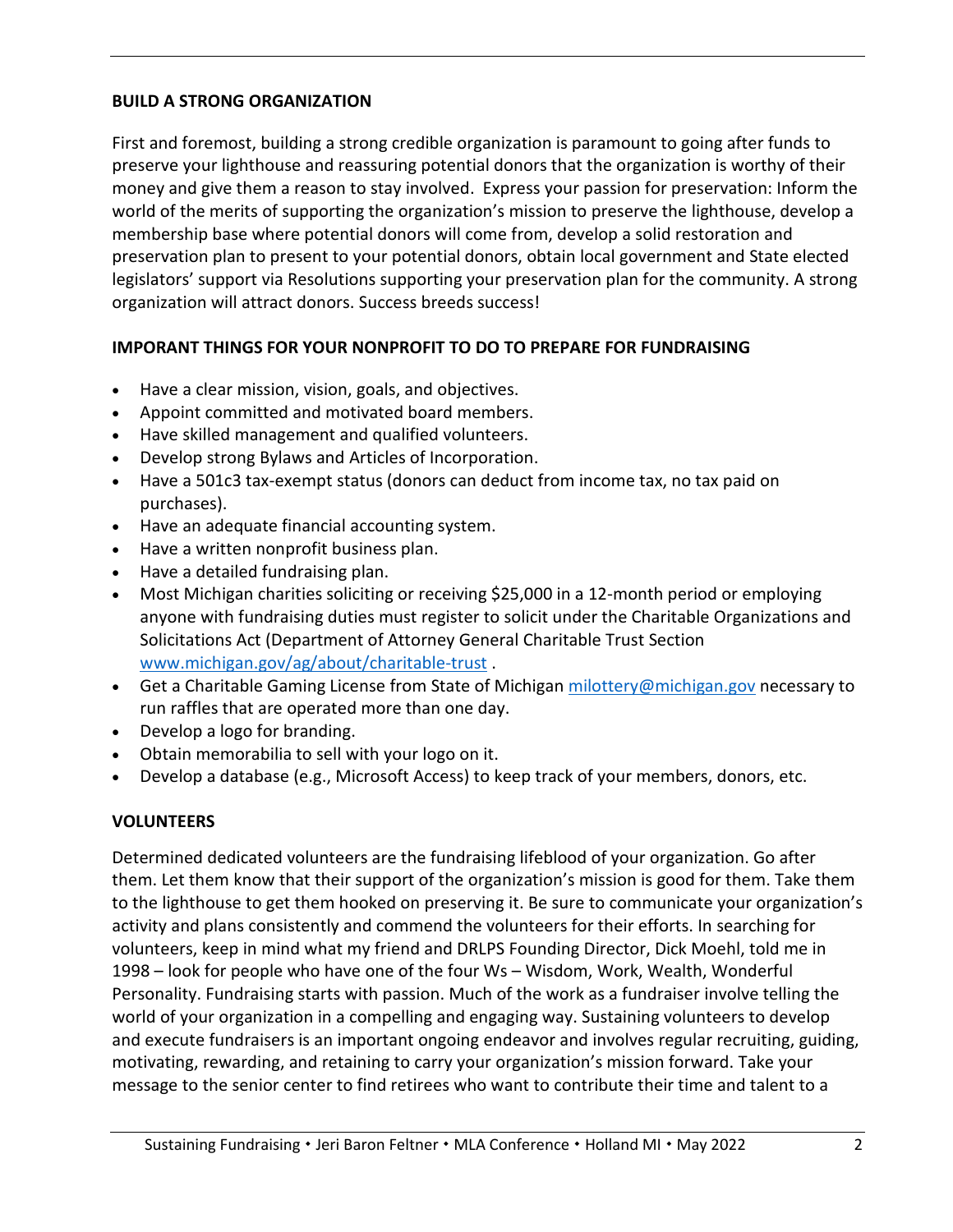worthwhile cause. Get students involved as volunteers to help raise funds. Put notices in publications and online letting people know how important it is for them to get involved.

# **FUNDRAISING STRATEGIES**

# **GET THE WORD OUT TO POTENTIAL DONORS**

Most people have an intrinsic need to help make the world a better place, and many want to donate to lighthouse preservation, so give them the opportunity to learn about your organization's mission. In search for funding, provide a detailed description of your goal and how people can support and contribute to preserving the cultural viability of your lighthouse. Create and honor your relationship with each donor. Focus on the donor as the most important person in your fundraising effort.

Do a Public Service Announcement (PSA) which is a short community-oriented message that radio stations air at no cost to fulfill their obligation to serve the public interest. PSAs are a cost-effective way for non-profit organizations to raise awareness about the benefits their organization provides and to help garner donors and members. Note, DRLPS member, Chuck Feltner, was interviewed on National Public Radio (NPR.org) in 1998, and he ended the interview with "*We'll Keep the Light On for You!*" - which is the DRLPS logo slogan to this day.

Send compassionate press releases and articles of your organization's mission, status, and activity and need for funding to newspapers and national lighthouse magazines including Lighthouse Digest, U.S. Lighthouse Society (Keeper's Log), Great Lakes Lighthouse Keepers (The Beacon), and on social media and specifically ask for donations.

Prepare a brochure for your organization and place at businesses around town (including the Chamber of Commerce) and at conferences, community events, etc., to garner donors and members. Include: why your organization was founded (mission), what activities your organization currently carries out to address your mission, your organization's accomplishments and hopes and plans for the near future, how your organization is funded, and how readers can become involved and make contributions. Put the brochure on your website and mail to potential donors.

Put notices on bulletin boards around town, the Chamber of Commerce and businesses. Give presentations of your lighthouse at local senior centers, schools, libraries, town hall, local government meetings. etc. Get local TV involved (DRLPS had dedicated support from Corey Adkins of 9/10 and Ric Mixter). Get your elected state legislators and local government involved. Ask them to provide a Resolution and letters of support for your mission and invite them to attend your fundraising events where they can speak of their support. Constant Contact and Mailchimp are used by many organizations to be in constant contact with their members and donors. Do a newsletter (print and/or online) to keep people informed of your happenings. DRLPS produces a newsletter (Passages) since 1998. Attend conferences to learn and network and get the word out about your organization to attract donors: Michigan Lighthouse Alliance, Michigan Lighthouse Festival, local gatherings of clubs, schools, Fourth of July parades, etc.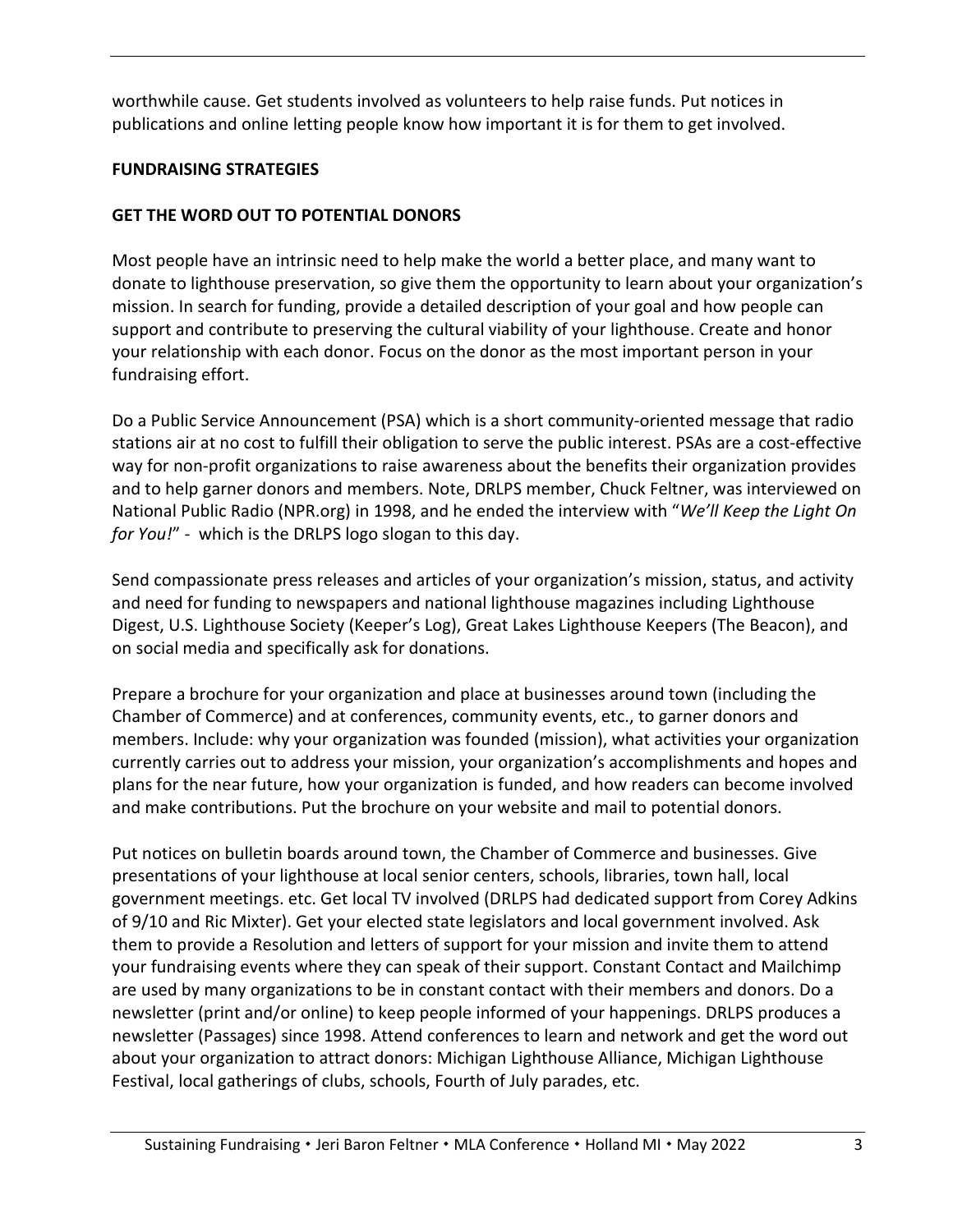Tell potential donors of the important impact their donation will have. Tell about your organization's purpose and need for funds for preservation, restoration, maintenance, and educating the public on its history. Present key milestones and current programs. People want to know you believe wholeheartedly in the mission, that your active, and that you produce excellent results. Success breeds success, and people want to support success. Go after your donor's heart! Recognize donors for their contribution. Let them know "We value you!"

# **SOCIAL MEDIA**

Social media has become an essential tool for most of the population and can offer several benefits to spread the word of your lighthouse preservation project that needs support and funding by reaching a larger audience with similar interest to become donors and members. Some popular sites include Facebook, Twitter, Instagram, LinkedIn, You-Tube.

Social media enables you to stay in touch with all the people who care about your mission. This connection also helps others see the work you're doing and hopefully lead them to care more about supporting your effort with donations. Use social networking technologies to build community and goodwill as an effective communications and marketing tool. Social media can also raise your ranking on search engines.

Keep your donors engaged with updates on your activity via social media. Social media can also help you find volunteers to carry the torch of fundraising, stay connected with current volunteers, and keep volunteers active in their fundraising efforts.

## **FUNDRAISERS TIPS**

Fundraising can be fun-raisers! Inspire volunteers to create, manage and report activities to generate funds for your mission. If you build an irresistible fundraiser, they will come. Donors want to support success and are inspired by hardworking dedicated volunteers. Set up a website and have it work for your organization and tell people around the world you exist. Give a complete picture of your organization and the good things you are doing. Included links to your social medica pages. Include a "Donate Now" button to make it easy for supporters to donate online by debit or credit card (Paypal.com, Stripe.com, Donorbox.org, Fundraise.com), and allow for online sign up of membership. Get a Charitable Gaming License from the State of Michigan [milottery@michigan.gov](mailto:milottery@michigan.gov) to operate a raffle that goes for more than one day. Set up committees to operate fundraisers and use detailed financial and reporting systems that provides accountability. And always send a sincere thank you note to donors. Turn your one-time donor into an event attendee into a recurring donor.

Potential donors become real donors through cultivation. Fundraisers can help you build a relationship with them, and they will begin to take an interest in and ownership of your organization and project. They must feel that they are involved in a collaboration and that their participation is crucial to success.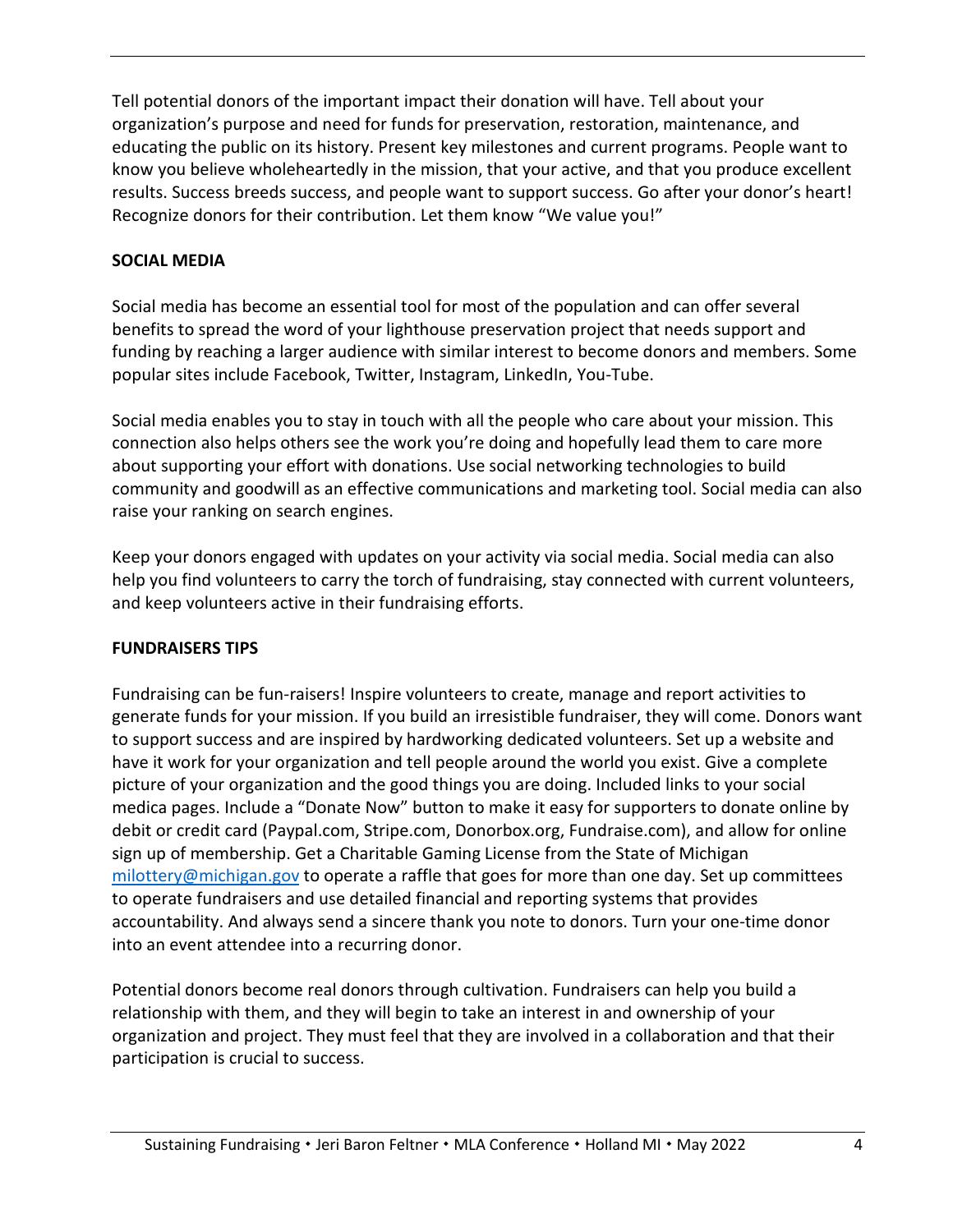Funding for nonprofits typically comes from three sources: donations, grants, and fundraising programs' revenue. Prepare a responsibility matrix for each fundraiser to keep your volunteers on the same page, and prepare a detailed report of the fundraiser activities, earnings, and lessons learned.

Proper reporting of fundraising activities on IRS Form 990 is critical. Officially, the "Return of Organization Exempt From Income Tax" is a U.S. [Internal Revenue Service form](https://en.wikipedia.org/wiki/IRS_tax_forms) that provides the public with financial information about a nonprofit organization.

# **DRLPS FUNDRAISERS**

DRLPS created and successfully ran many fundraisers since 1998 to present, including:

- Membership (with categories) averages about \$3,000 per year. Requests for renewal notice sent out yearly with request to upgrade category
- Public guided tours held throughout the summer and has earned over \$10,000 since 2005.
- Overnight Keeper Program held on weekends throughout the summer has earned over \$90,000 since 2005. A unique adventure on an offshore lighthouse. New members are garnered with this program. Hundreds of people have enjoyed staying on the Light and learning of its history. Many are repeats.
- Donations from members and others (some received in memory or honor of someone).
- Memorabilia with logo sold hats, shirts, etc. at the lighthouse and local businesses.
- Special annual holiday ornament etched with photo of lighthouse for 10 years.
- Father's Day Boat Cruise to the lighthouse and up the St. Marys River operated for many years.
- Annual benefit dinner and silent auction "Evening Under the Stars" since 1998 to present. Invitations for this popular event includes the opportunity to donate if the person cannot attend. Includes a Silent Auction and 50/50 raffle.
- One of DRLPS' first fundraisers in 1998 was a bottle/can collection conducted by local elementary students.
- Freighter Ride Raffle #1 generated \$12,000, and #2 generated \$15,000 for a four-day trip for two donated by the Interlake Steamship Company. Raffle drawing was held at the DRLPS annual Stars benefit dinner. Started selling tickets one year in advance. Tickets for sale were placed all over the EUP businesses. Note, for major raffles that span more than one day, a Michigan Charitable License number is required to put on the ticket.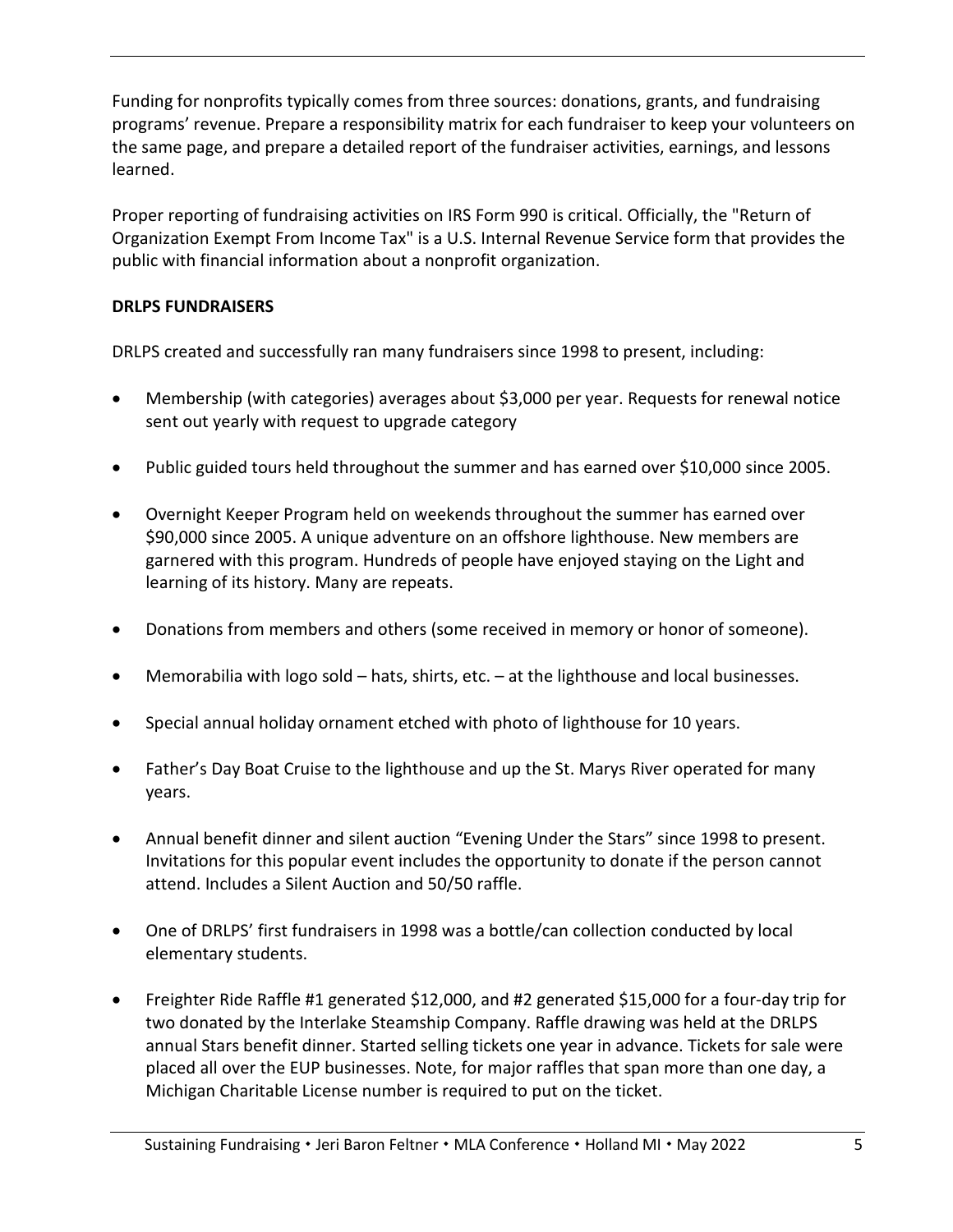- Peapod boat raffle handcrafted by local citizen made over \$7,-000.
- Michigan Historical Marker donations received to help pay for the Marker.
- Sponsor-a-Step on the lighthouse spiral staircase to lantern (32 steps \$1,500 each.
- Windowpanes (1931) replaced when lighthouse was restored in 2004, numbered and etched with the lighthouse and sold for framing.
- Jewelry workshop on the Lighthouse.
- Nordic Bocce Ball at local golf course with teams and fun.
- Star gazing adventure at Drummond Island's Maxton Plains.
- Donation of boats to sell provided a tax-deduction to donor and funds to DRLPS.
- Amazon Smile (smile.amazon.com) AmazonSmile is a way customers can support your organization every time they shop with Amazon, at no additional cost. Earn 0.5% on purchases.

### **BENEFIT DINNER FUNDRAISING GALA**

Invite, by mailed invitation or social media, people to attend a Benefit Dinner to support your organization. Have local businesses be a Table Sponsor for a donation (e.g., \$200) per table. Provide door prizes. Have a Silent Auction and 50/50 raffle. Responsibilities include venue selection, budgeting, food planning, entertainment planning, silent auction planning, raffle planning, door prizes, theme and decoration planning, invitations, and RSVP oversight, reporting of results. Benefit dinners offers the opportunity to share with and meet people who want to support preserving your lighthouse and can lead to donations and membership. Be sure to have name tags for all to feel like a Team.

## **SILENT AUCTION**

Plan a silent auction as a solo event or add it to an existing fundraising initiative (with benefit dinner) as a supplementary revenue driver. Reach out to your network to assemble items. Ask local businesses to donate auction items. Display items on tables during the event. In front of each item is a paper with a minimum bid listed. Guests write their bid on it. Your organization can decide on bid increments for each item. Consider doing a virtual silent auction to become more accessible to your constituency. Promote the auction items in an email blast, on your website and on social media to engage attendees, then take advantage of the opportunity to ask for additional donations throughout the event. At the end of the event, the highest bidder wins each item.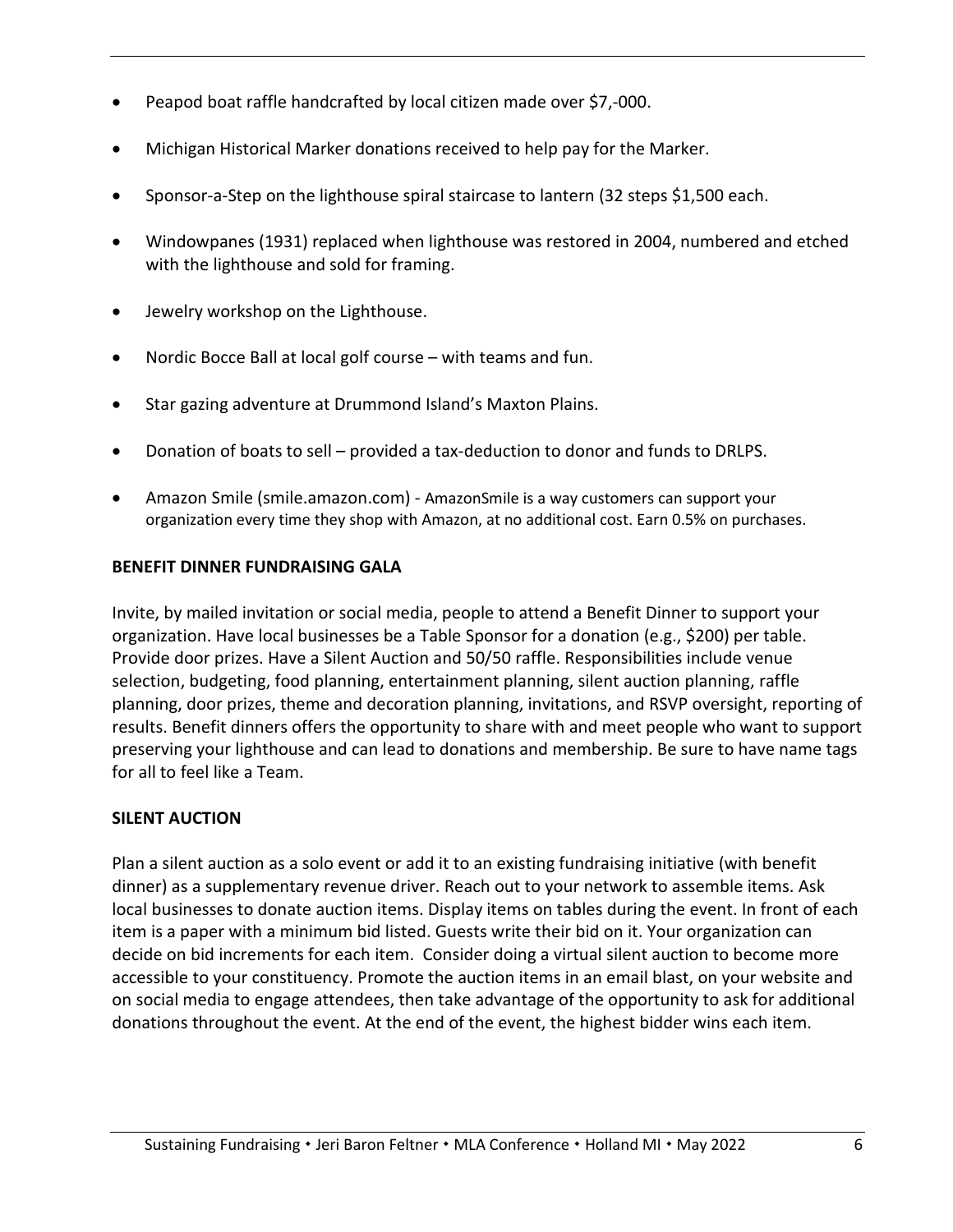### **RAFFLES**

50/50 Raffle: Sell tickets for entry into the raffle, typically for a fee of \$1 per ticket (or \$5 for 6 tickets, etc.). Add up all your ticket sales, then divide them in half. One half goes to your organization, and the other half goes to the winner. This is a fun productive way to engage people at your events. You can also sell tickets for \$20 for their height using raffle ticket roll to measure.

### **FUNDRAISING IDEAS**

- Do regular email blasts and put statements on your website and social media reminding people of your mission and need for donations.
- Advertise your programs and fundraisers in local newspapers and magazines and online.
- Do an annual appeal letter requesting donations. Potential donors become real donors through cultivation.
- Mail a 4x6 card notice about your fundraisers to local communities using bulk rate mail.
- Encourage supporters to raise funds on behalf of your cause with a Walk-A-Thon fundraising event held at a park or track. Provide attendees with fundraising and marketing materials they might need to solicit donations. Participants can ask for sponsors to donate a certain amount for each mile they walk. You can do a Fun Run also.
- Engraved brick paver walkway [www.engravedbrickpavers.com](http://www.engravedbrickpavers.com/)  pick a name, e.g., "Light the Way."
- Millionaire Party According to Michigan Gaming, a Millionaire Party is "a charitable gaming event where wagers are placed on games of chance customarily associated with a gambling casino and participants use imitation money or chips." [www.playmichigan.com/millionaire](http://www.playmichigan.com/millionaire-parties-await-return-michigan)[parties-await-return-michigan](http://www.playmichigan.com/millionaire-parties-await-return-michigan)
- Have a wedding, celebrate a birthday or other special occasion at the Lighthouse for a donation.
- Encourage your members to do "birthday fundraisers" on Facebook and other social media. These campaigns allow people to see a response from their friends and family in real-time and feel like they are making a difference.
- For people who cannot attend your silent auctions, place a list of auction items online your website or Facebook – for bidding
- Ask your Board of Directors to donate annually and encourage them to ask family and friends.
- Do nametags at fundraisers to develop a Team atmosphere.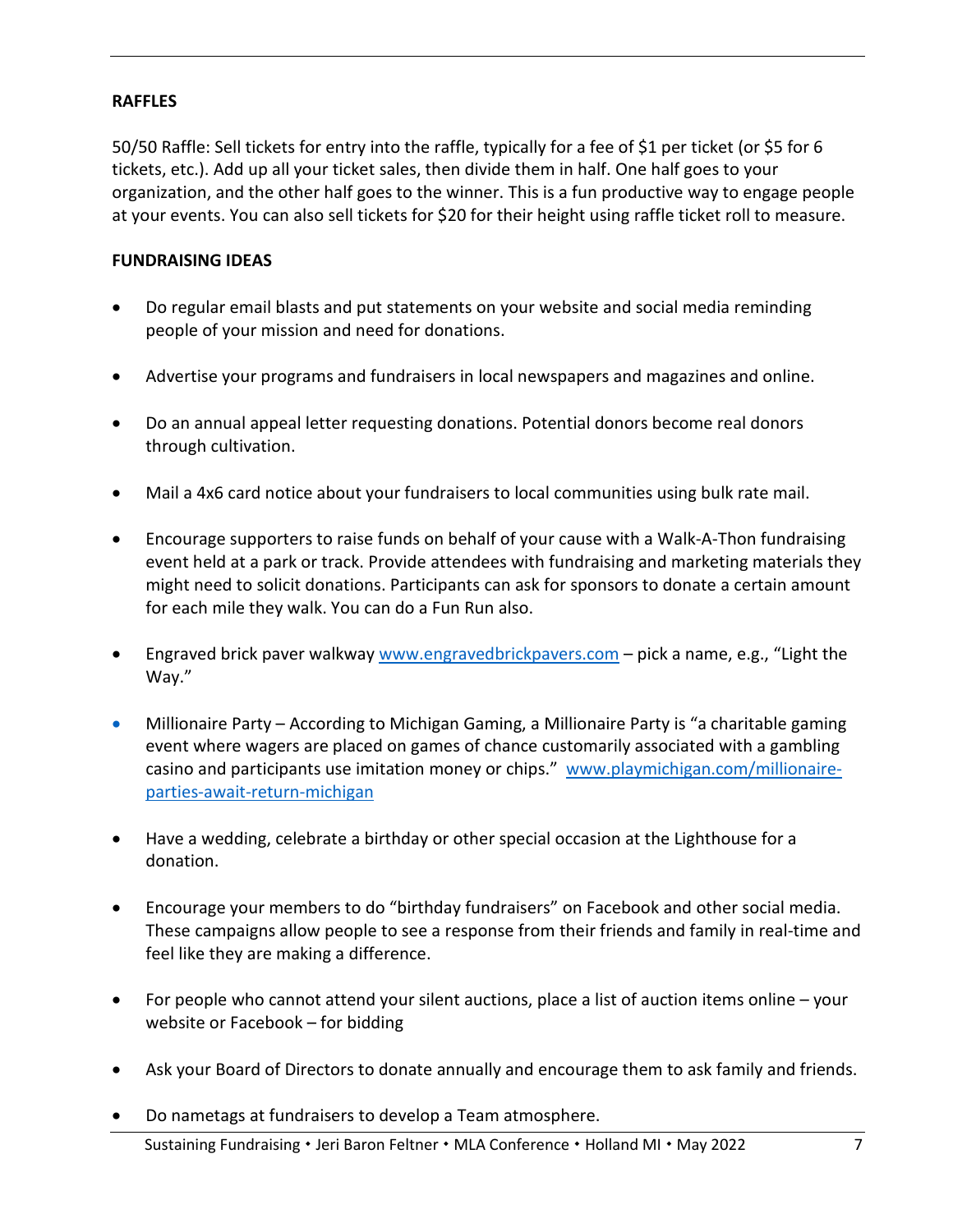- When a special occasion arises a specific repair on the lighthouse, grant match needed, etc., reach out to your membership and donors via email and online for donations to help with the project.
- Use [www.eventbrite.com](http://www.eventbrite.com/)  a free online ticketing platform software to handle tickets to your events.

## **GRANTS OBTAINED BY DRLPS**

Obtaining grants is an important major fundraiser. DRLPS obtained and executed 15 restoration and educational grants (1999-2018) totaling over \$1.5 million from Federal, State, and private granters and donors. Major restoration of the lighthouse in 2004 was accomplished with a Federal Michigan Department of Transportation (MDOT) Transportation Enhancement Act (TEA) grant of \$241,000, and a Clean Michigan Initiative grant of \$705,000 that fortunately were able to provide matching funds for each other. Fundraisers were vital in raising matching funds for grants. Note, DRLPS used local governments to be the applicants – DeTour Village for CMI and Drummond Island for MDOT. DRLPS executed and administered the grants. See [www.DRLPS.com](http://www.drlps.com/) for grants' detail.

STATE HISTORIC PRESERVATION OFFICE (SHPO) [www.miplace.org](http://www.miplace.org/) DRLPS is very grateful for the support received from the State Historic Preservation Office (SHPO) Michigan Lighthouse Assistance Program (MLAP). SHPO Grants totaling \$319,000 since 1999 have been received for continued restoration.

MICHIGAN COASTAL MANAGEMENT PROGRAM (MCMP) [www.michigan.gov/egle](http://www.michigan.gov/egle) provides assistance and grant funding to coastal communities that provide for human use and enjoyment – aka, a lighthouse, protection of maritime heritage, and encourages recreation focused on the Great Lakes coast. DRLPS received four educational grants totaling \$42,500 from MCMP which required matching in-kind services. Projects included: Oral history videos of former lighthouse keepers, educational historical display at local library, copies made of logbooks and correspondence from the National Archives, transcribed oral histories from videos of former lighthouse keepers, video of the lighthouse – a two-part DVD "Gateway to Superior: Saving the DeTour Reef Light," and production of "Lighthouses of DeTour Passage: A Collection of Historical Material," included in an extensive 5-modeule collection.

## **OTHER GRANTS DRLPS RECEIVED**

- Roberts P. and Ella Hudson Foundation.
- Plym Foundation \$15,000 toward CMI match in honor of Glen Bailey of Drummond Island.
- National Trust for Historic Preservation (NTHP) [www.savingplaces.org](http://www.savingplaces.org/) \$1,700 in 2001 for a video of existing conditions at the lighthouse.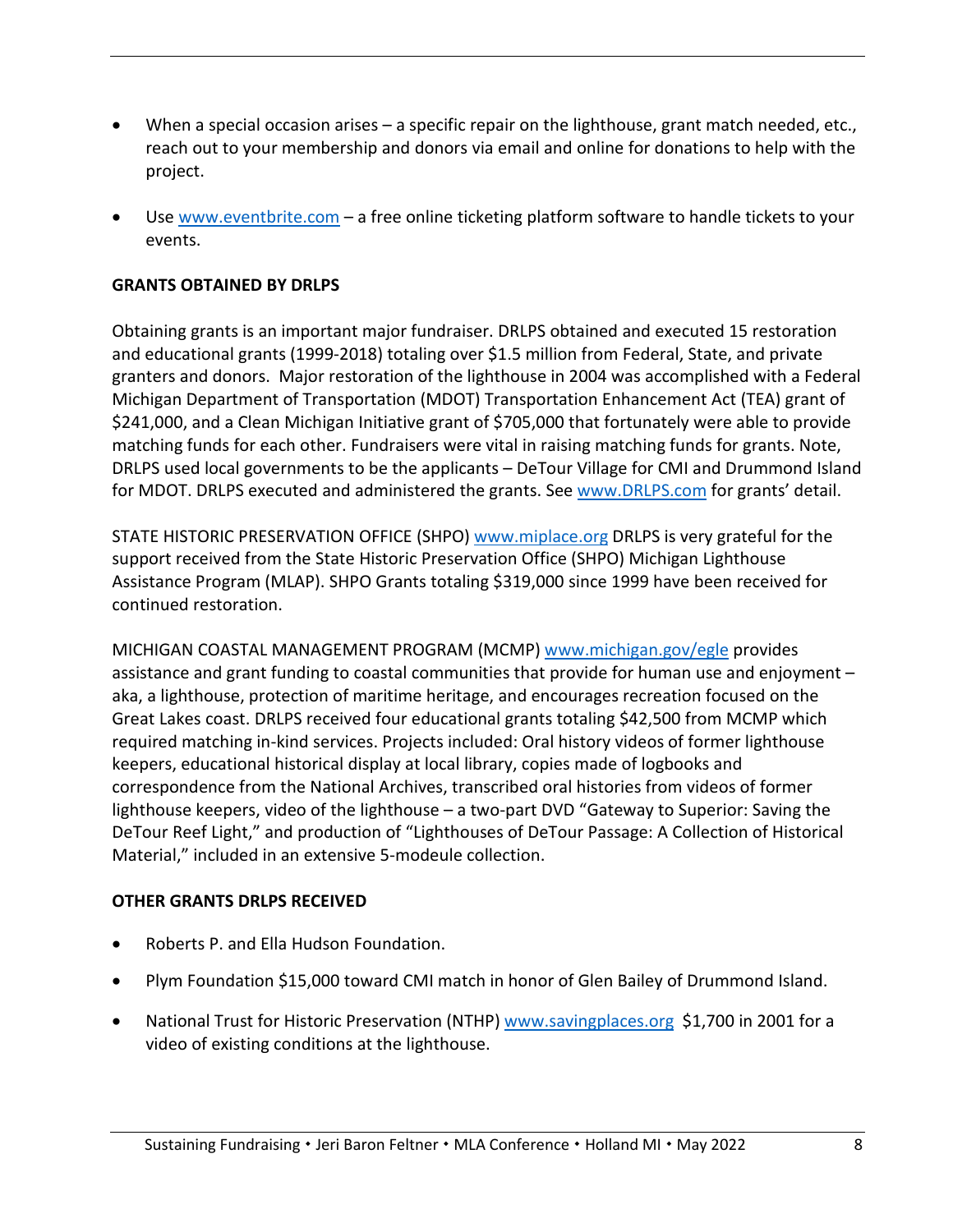- DRLPS received a donation from the Kewadin Casino in Sault Ste Marie [www.kewadin.com/donations-sponsorships](http://www.kewadin.com/donations-sponsorships) . The State of Michigan requires Native American Casinos to distribute at least 3% of their gaming revenue to charitable organizations. **OTHER GRANT AGENCIES**
- Michigan Arts and Culture Council [\(www.michigan.gov/arts\)](http://www.michigan.gov/arts)
- Michigan Humanities [\(www.michiganhumanities.org\)](http://www.michiganhumanities.org/)
- MDOT TRANSPORTATION ALTERNATIVE PROGRAM [www.michigan.gov/mdot/programs/grant-programs/transportation-alternatives.](http://www.michigan.gov/mdot/programs/grant-programs/transportation-alternatives) The Transportation Alternatives Program (TAP) is a competitive grant program that uses federal transportation funds designated by Congress for specific activities that enhance the intermodal transportation system and provide safe alternative transportation options – and includes lighthouses.
- NATIONAL MARITIME HERITAGE GRANT PROGRAM of the National Park Service for education and preservation [www.nps.gov/maritime/grants/intro.htm.](http://www.nps.gov/maritime/grants/intro.htm)
- UNITED STATES LIGHTHOUSE SOCIETY [www.USLHS.org](http://www.uslhs.org/) is a non-profit organization dedicated to aiding in the restoration of American lighthouses and educating the public about their history. With four chapters, and more than a dozen affiliates, it is one of the largest and oldest **lighthouse**  organizations in the world.

## **EMPLOYER MATCHING DONATIONS**

Donation matching is a corporate giving initiative in which an employer matches their employee's contribution to a specific cause, increasing the gift.

#### **CORPORATE GIVING PROGRAMS**

Many Fortune 500 corporations and smaller corporations reduce the taxes they pay on their bottom-line profits by creating community reinvestment programs that give away money to nonprofits. Write a corporate letter requesting funds stressing the importance of your project.

#### **ENDOWMENT**

An endowment is established when you and your donors consciously build a reserve for the purpose of creating a financial bedrock for the organization. It's a substantial fund that generates ongoing income from investments. Creating an endowment may be an important strategy to set aside funds for the future. Nonprofits should also strive to have cash on hand to hedge against uncertainty. Endowments may generally be described as assets (usually cash accounts that are invested in equities or bonds) set aside so that the original assets grow over time as a result of income earned form interest on the invested funds, Most endowments are designed to keep the principal corpus intact so it can grow over time but allow the nonprofit to use the annual investment income for programs, or operations, or purposes specified by the donor(s) to the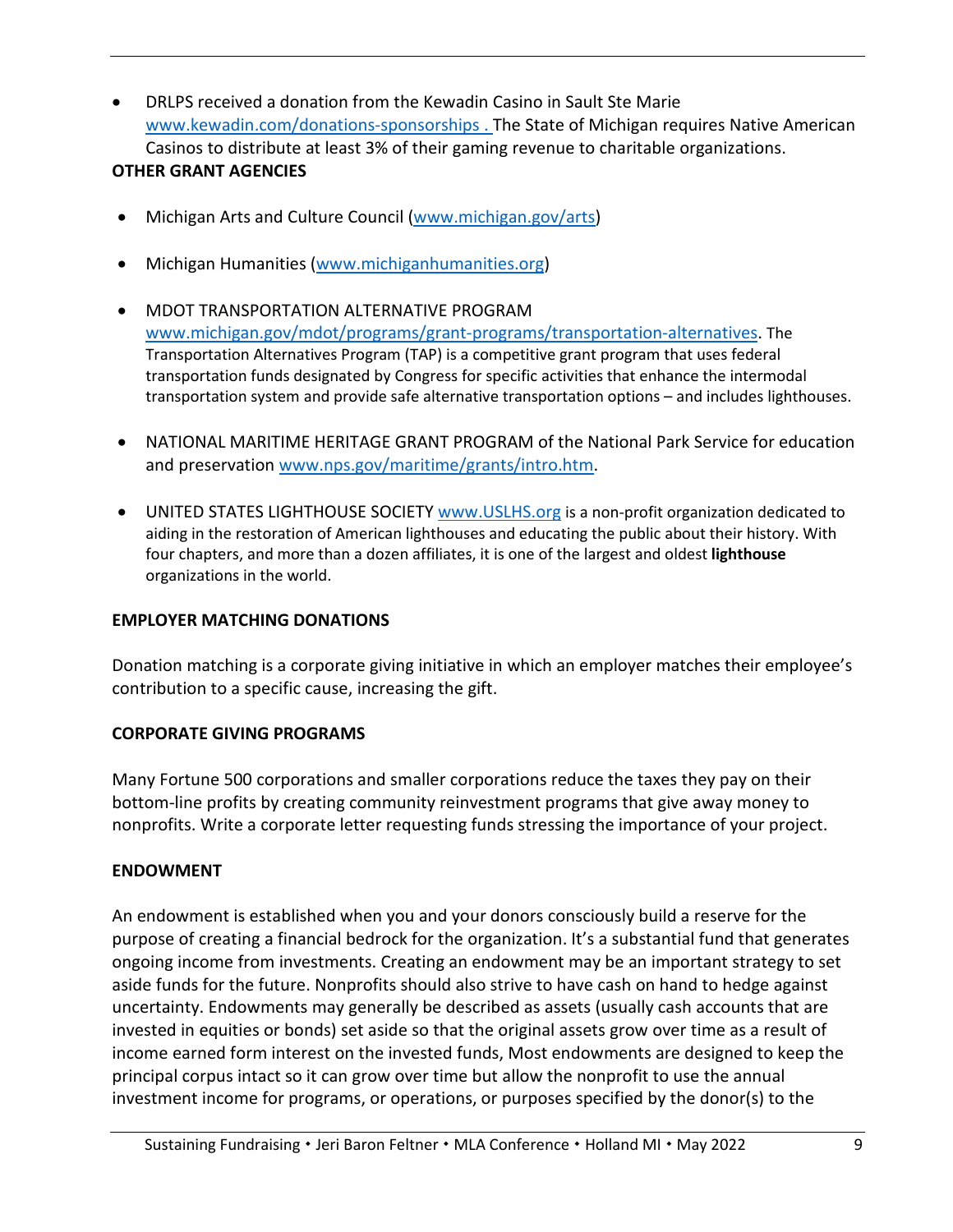endowment. A nonprofit with an endowment may send a signal to the community and donors that the organization is thinking long-term and building assets for its own future sustainability – this alone may bring large donations to your organization.

# **LEGACY GIVING**

Legacy giving (also called planned giving) can help your nonprofit establish long-term sustainability while engaging donors in the life of your organization and providing them with an opportunity to create meaning in their lives today when they give for tomorrow.

- Bequest Leave something in a will or trust for the organization.
- Retirement Plan Designate lighthouse organization as a beneficiary of an IRA or 401(k) retirement plan.
- Life Insurance Name Lighthouse organization as the beneficiary of policy.
- Life Income Gifts Charitable gift annuities and charitable remainder trusts offer an immediate income tax deduction and lifetime income payments to lighthouse.
- Charitable Lead Trust Is both an income and wealth transfer vehicle, enabling one to transfer income-producing assets at minimal or no transfer-tax cost.

# **ENDNOTE**

Keep your organization strong with good volunteers (regular recruiting) to generate funding by promotion and fundraisers. Your organization has a major responsibility to generate funds on a regular basis for the restoration, maintenance, preservation of your lighthouse, and to educate the public of its history, and for the future when volunteers might not be available to help raise funds to keep the Light shining and its history enjoyed by the people for generations to come.

Tell the potential donor of the significant impact their donation will have on society by preserving one of America's castles and how their donations will allow your beacon to continue to shine and light the way to preserving and presenting maritime history for all to enjoy.

Keep donors engaged. Turn a one-time donor or event attendee into a recurring donor. Keep them informed via newsletter and online postings of activity. Ask consistent donors to start monthly giving to the organization. Thank them each time they donate.

Attend the MLA conferences to network with other organizations to learn what they learned. As MLA states in their literature for this Conference – "Be proactive by thinking about the future and planning for our lighthouses to thrive!"

Remember – people don't give to causes; people give to people with causes. Your inspiration, your perspiration and your passion will ignite them.

It's a pleasure for me to share information I have gleaned from my work with the DRLPS since 1998. Please let me know if you would like a digital copy of this presentation [\(jeribaron@aol.com\)](mailto:jeribaron@aol.com). I also have a few printed copies here.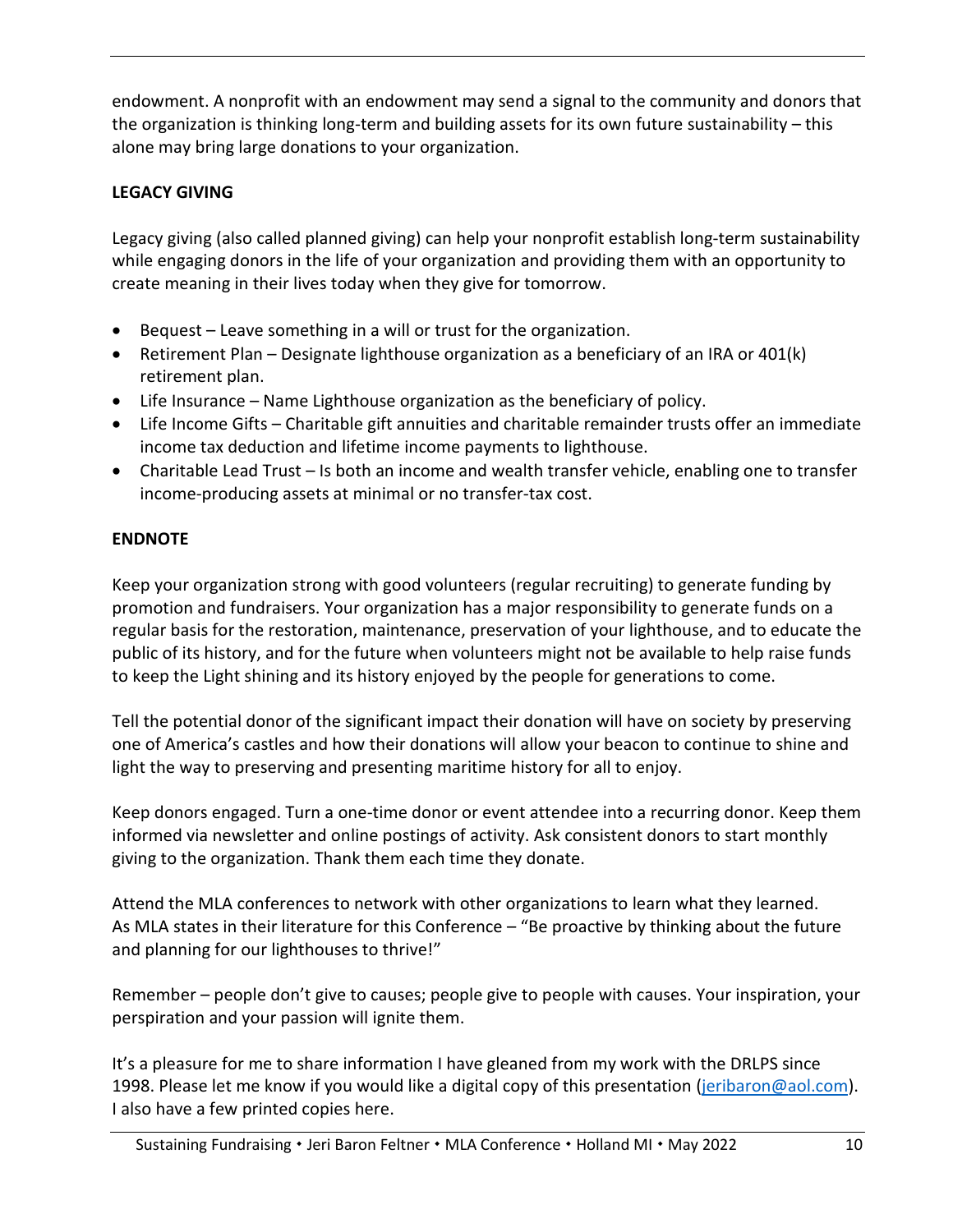## And remember --- **"We'll Keep the Light On for You!"**

### **RESOURCES**

#### **BOOKS**

- Fundraising for Dummies, 3rd Edition, 2010
- Effective Fundraising for Nonprofits: Real-World Strategies That Work,  $6<sup>th</sup>$  Edition, 2019

#### **ORGANIZATIONS**

- State Historic Preservation Office (SHPO) (www.michigan.gov/saveourlights) is administered by the Michigan Economic Development Corporation (MEDC) [\(www.MIplace.org\)](http://www.miplace.org/) and operates the Michigan Lighthouse Assistance Program (MLAP) which was established in 2000 to assist in the preservation, rehabilitation, and protection of historic lighthouses in Michigan. Funding for MLAP comes from the sale of lighthouse license plates.
- Michigan Historic Preservation Network [www.MNPH.org](http://www.mnph.org/) advocates for Michigan's historic places to contribute to the economic vitality, sense of place, and connection to the past.
- United States Lighthouse Society (Keeper's Log) [www.USLHS.org](http://www.uslhs.org/) is a nonprofit historical and educational organization dedicated to saving and sharing the rich maritime legacy of American lighthouses and supporting lighthouse preservation throughout the nation.
- Great Lakes Lighthouse Keepers Association (The Beacon) [www.GLLKA,org](http://www.gllka,org/) is dedicated to the restoration and preservation of lighthouses.
- Michigan Lighthouse Festival www.michiganlighthousefestival.com annual traveling lighthouse festival whose mission is to advocate, honor, inspire, and promote all the lighthouses in Michigan. Founded by Marge Ellenberger.

#### **WEBSITES THAT FEATURE INFORMATION ABOUT NONPROFITS**

[www.COUNCILOFNONPROFITS.org/tools-resources/fundraising](http://www.councilofnonprofits.org/tools-resources/fundraising) [www.CHARITYNAVIGATOR.org](http://www.charitynavigator.org/) [www.GUIDESTAR.org](http://www.guidestar.org/) [www.CANDID.org](http://www.candid.org/) [www.NETWORKFORGOOD.com](http://www.networkforgood.com/)  www.TECHSOUP.org

#### **EMAIL MARKETING SERVICES:**

[www.CONSTANTCONTACT.com](http://www.constantcontact.com/) [www.MAILCHIMP.com](http://www.mailchimp.com/) 

#### **WEBSITE CREATORS**